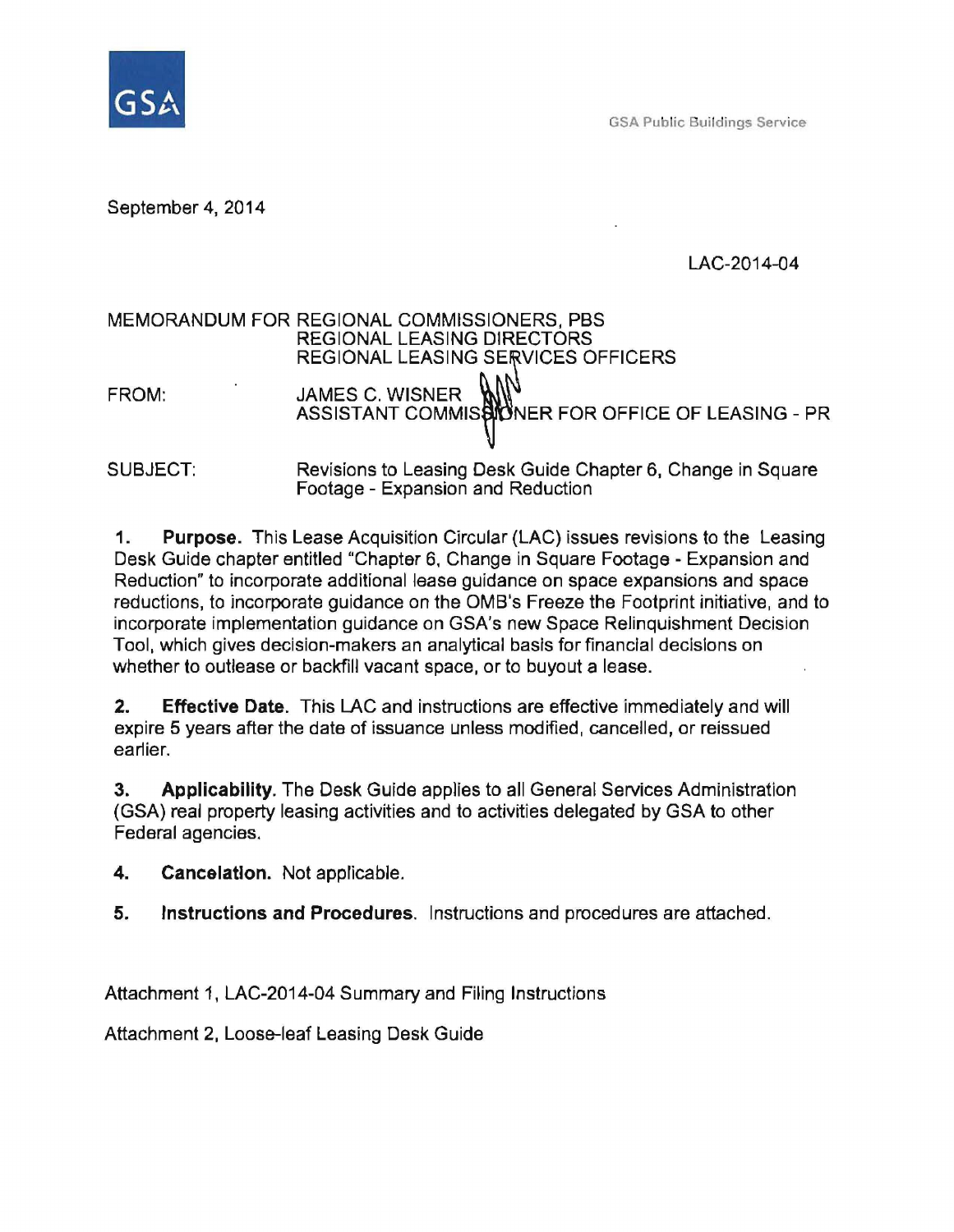### **LAC-2014-04 SUMMARY AND FILING INSTRUCTIONS**

#### **Revision of Leasing Desk Guide**

This Lease Acquisition Circular (LAC) issues revisions to the Leasing Desk Guide chapter entitled "Chapter 6, Change in Square Footage - Expansion and Reduction" to incorporate additional lease guidance on space expansions and space reductions, to incorporate guidance on the OMS's Freeze the Footprint initiative, and to incorporate implementation guidance on GSA's new Space Relinquishment Decision Tool, which gives decision-makers an analytical basis for financial decisions on whether to outlease or backfill vacant space, or to buyout a lease.

#### **Leasing Desk Guide Filing Instructions**

| Part                                  | <b>Remove Pages</b> | <b>Insert Pages</b> |
|---------------------------------------|---------------------|---------------------|
| Chapter 6, Change in Square Footage - | 6.i, 6.ii, 6.1-1 -  | 6.i, 6.ii, 6.1-1 -  |
| <b>Expansion and Reduction</b>        | $6.2 - 7$           | $6.2 - 18$          |